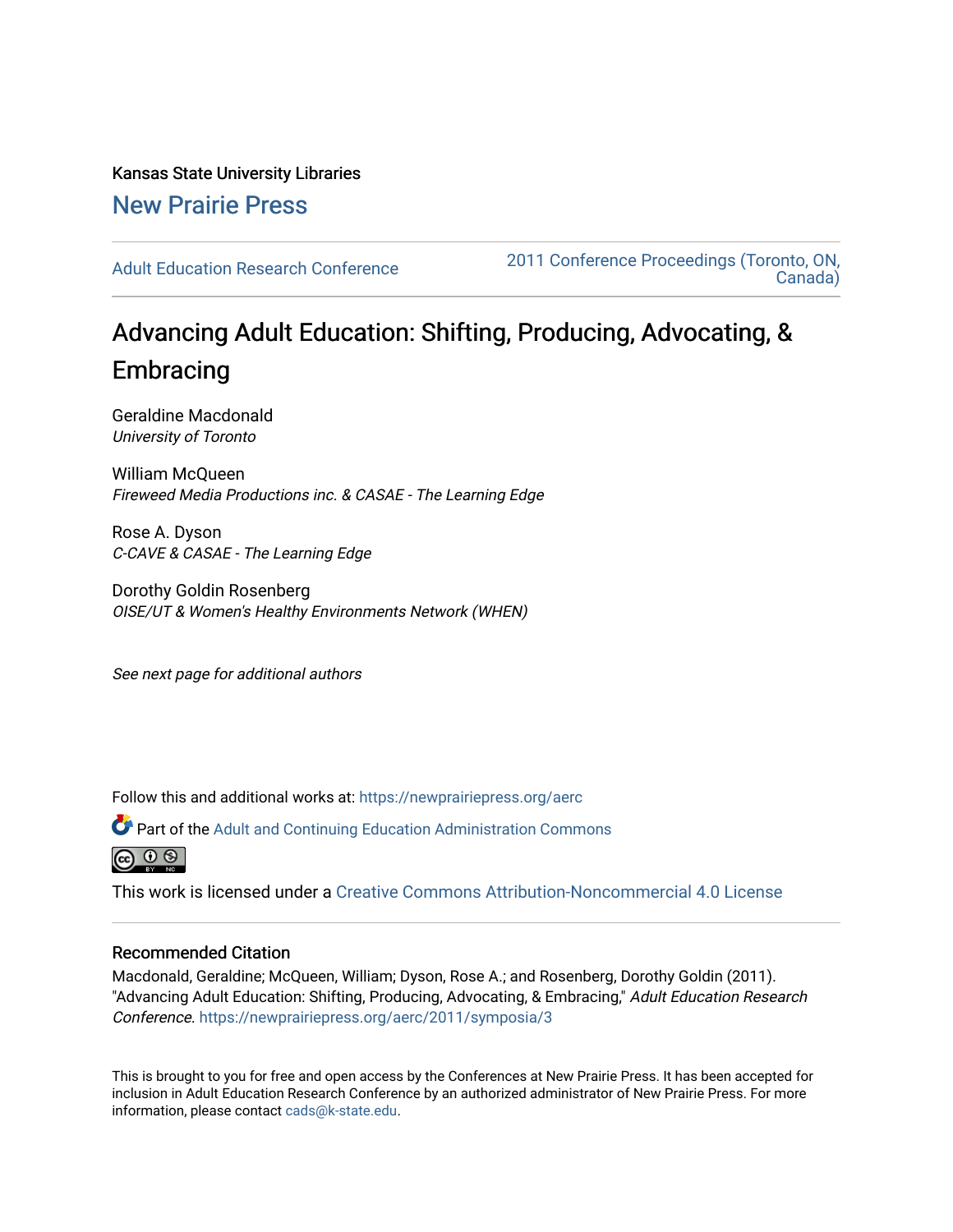# Author Information

Geraldine Macdonald, William McQueen, Rose A. Dyson, and Dorothy Goldin Rosenberg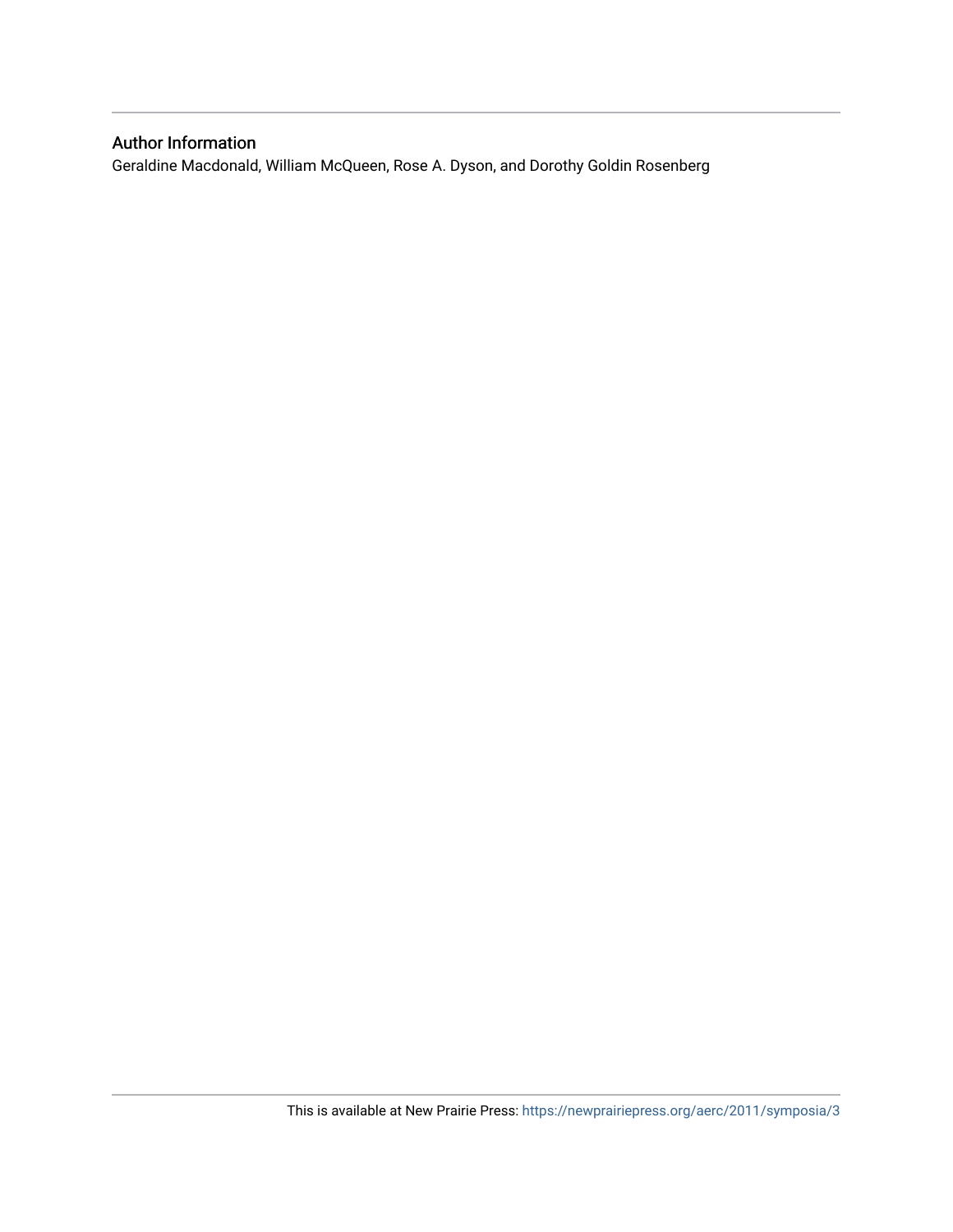# **Advancing Adult Education: Shifting, Producing, Advocating, & Embracing**

Geraldine (Jody) Macdonald RN BScN MEd EdD University of Toronto

William McQueen BA MEd Fireweed Media Productions Inc.& CASAE - The Learning Edge

> Rose A. Dyson Ed.D. C-CAVE & CASAE - The Learning Edge

Dorothy Goldin Rosenberg PhD OISE/UT & Women's Healthy Environments Network (WHEN)

Keywords: adult educators, advancing, producing, advocating

**Abstract:** This symposium activates participants and presenters as we engage in dialogue, debate, and discernment about how we are advancing adult education. We explore adult education in diverse practice sites such as post secondary education, the entertainment industry, and sites of ecological reframing in homes, workplaces and faith communities. We debate the key concerns of adult education as envisioned by the presenters and participants and seek to uncover the places and spaces where adult education is shifting, exploring, and creating meaning, justice, and peace in our personal, social, and spiritual worlds. The symposium is guided by social constructivism and transformational learning theories.

#### **Shifting Expectations: Designing Effective Educational Technology for PSE**

Geraldine (Jody) Macdonald RN BScN MEd EdD There is no escaping the shifting expectations for faculty use of educational technology in postsecondary education (PSE). Faculty members are expected to effectively utilize a range of educational technologies, to practice within a high tech system while retaining high relational support for students, and to demonstrate learner-centered teaching approaches grounded in social constructivism learning theory (Beck & Kosnik, 2006; Blumberg, 2009). This paper reports on challenges experienced during the production of a PSE educational DVD/Cd and the role of adult educators in facilitating learning using the DVD/CD.

# *Educational Technologies in PSE*

On-line recruiting systems have replaced personal recruitment, students apply and are registered on-line, and grades and written clinical practice assessments are stored in on-line data bases that students can access any time. Students arrive in class with computers in hand, along with cell phones, ipods, ipads, and blackberries so they can twitter, text, and e-mail throughout the class. Faculty store course outlines and power point slides (PPS) in secure web systems such as Blackboard and WebCt, systems that can send out group e-mails, post announcements, and support blogging, asynchronous and synchronous chats, and bulletin board postings. They assemble and cart classroom technology such as lap tops, LCDs, speakers, extension cords, smart boards, and memory keys to the right location, where they assemble the equipment and engage students in active learning. PSE faculty members struggle to design dynamic, accessible, and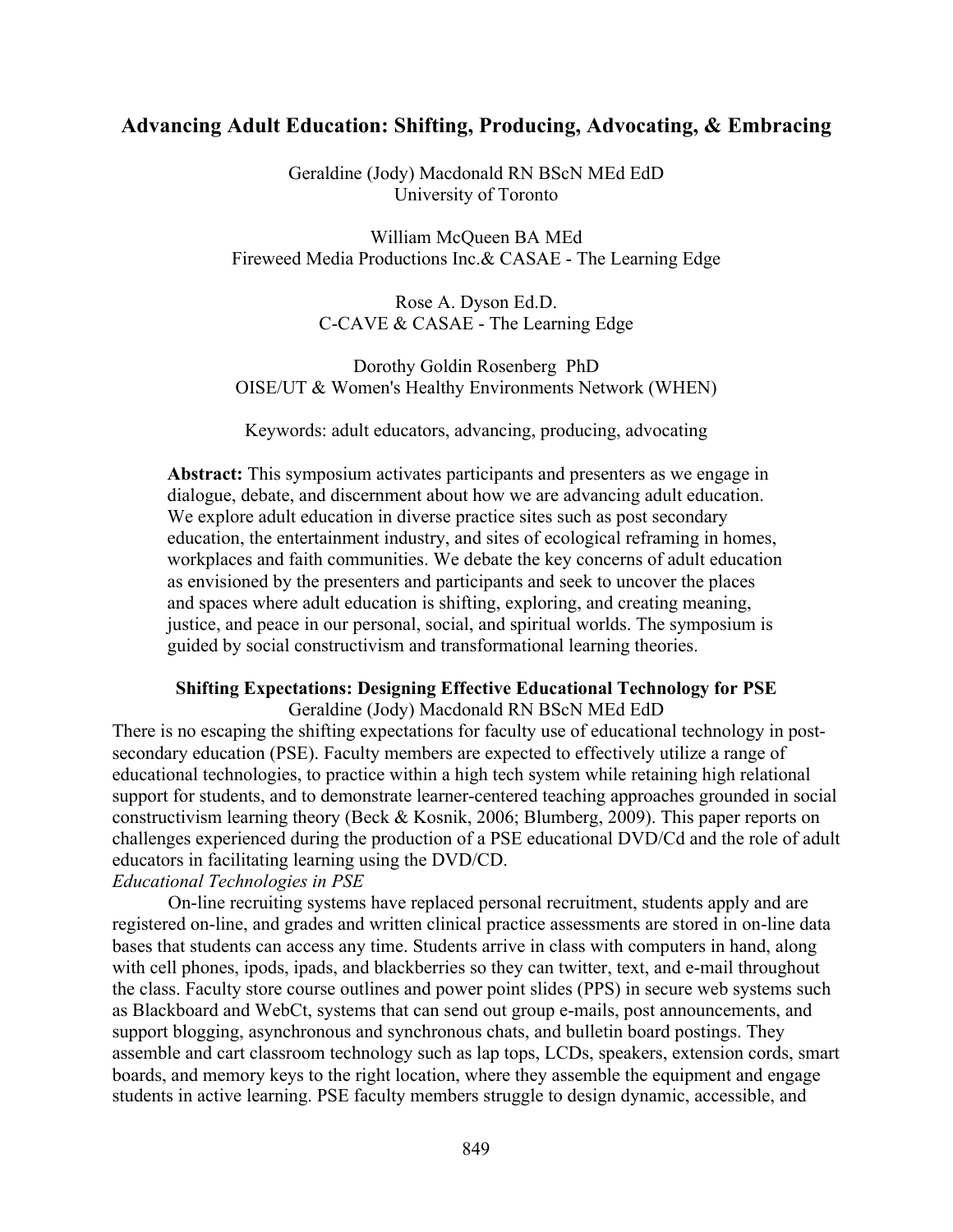### interactive classrooms.

*Adopting Learner-Centered Theory Grounded in Social Constructivism*

Traditional PSE learning approaches were teacher-centered (Weimer, 2002). Adult educators/teachers in current PSE are responding to shifting expectations which value a learnercentered approach (Blumberg, 2009) creating a focus on the student experience. A learnercentered approach is grounded in social constructivism learning theory which identifies the importance of building new knowledge upon previous knowledge, creating key links that allow learners to make sense of their learning, within a learning community (Beck & Kosnik, 2006; Blumberg, 2009). Key features of a learner centered approach include a new focus on content that includes development through active learning and application of learning, a shift in the role of the teacher from a giver of knowledge to a facilitator of student learning, clarity that the responsibility for learning rests with the learner, the importance of assessment being for both grading and provision of constructive feedback, and a power balancing between teachers and learners (Blumberg, 2009; Weimer, 2002). The creation of an educational video/film that would be accessible to students on-line and in a DVD/CD classroom format supports a learner-centered approach to PSE.

### *Narrative: Designing Effective Educational Technology for PSE*

Teaching graduate students in my NUR 1047: Community Participation & Health course, along with dialogues with colleagues, confirmed the need for an educational video on the history of Primary Health Care in Canada 1978 to 2008. This video would be both an in-class educational technology resource and an on-line, self-directed learning tool to support students with a limited background in PHC to review the Canadian experience in a global context. Once the need was identified, I worked with two colleagues, submitted a grant proposal for an educational project, and obtained funding. The first phase of the project went smoothly, but the second phase posed unexpected challenges. The budget approved was small, but a bigger challenge was finding a film producer who was available and keen to make our video/film. An adult educator colleague was secured, who then posed a series of new steps in the process. These included creating a treatment, identifying an available room with adequate lighting for the filming, locating props, identifying and lining up colleagues to be interviewed, and filming. The third phase revealed more trade challenges including transcribing and editing the film, officially launching the video/film, linking, and creating a DVD/CD with an appropriate title, URL, label and linked Q & As. The PHC video has turned out to be an excellent educational resource for both undergraduate and graduate students but the value is enhanced when combined with faculty/peer dialogue.

# *Effectiveness/Outcome*

This author argues that while educational technology has advanced the practice of adult education in PSE, it has not replaced the need for adult educators who form relationships with students and facilitate dialogue, reflection, critique injustice, and promote peace and health. The educational technology facilitates a learner centered approach to PSE, but it is only a tool. Learners continue to need to dialogue about their past and current learning, to be actively engaged in the learning experience, to reflect upon learning, and to be gently guided by adult educators/teachers who are skilled at facilitating learning. The shifting expectations address the need to create and utilize educational technology but human relationships remain key aspects of effective student learning ( Beck & Kosnik, 2006; Blumberg, 2009; Cranton & English, 2009; Griffin, 1988, 1993; Weimer, 2002). Adult educators in PSE are encouraged to engage in a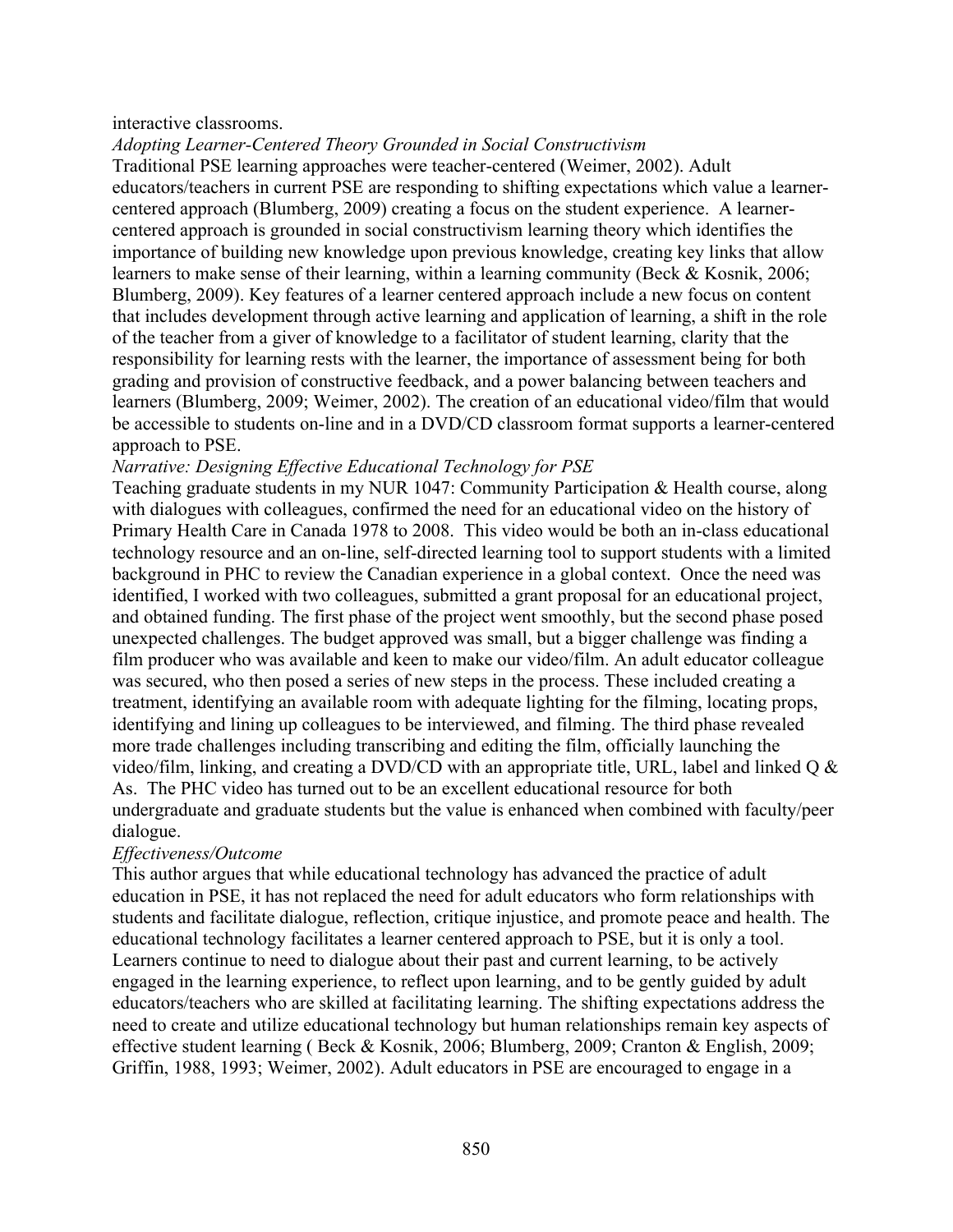learner centered approaches (Blumberg, 2009) that incorporate new educational technologies while continuing to facilitate relational oriented adult education approaches.

#### **References**

- Beck, C. & Kosnik, C. (2006). *Innovations in teacher education: A social constructivist approach.* New York, New York: State University of New York Press.
- Blumberg, P. (2009). *Developing learner-centered teaching*. Chapter 1\*. San Francisco, CA : Jossey-Bass Publishers.
- Cranton, P. & L. English (Eds.), (2009). *New Directions for Adult and Continuing Education* (No. 124, pp. 49–59). San Francisco, CA: Jossey-Bass. doi:10.1002/ace.352
- Feller, A., Jensen, A., Marie, D., Peddigrew, B., Clinchard-Speda, L., & E. Campbell. (2004). Quadrinity learning. *Journal of Transformative Education* 2(3), 219-230.
- Griffin, V. (1988, 1993). Holistic learning/teaching in adult education: Would you play a one string guitar? In T. Barer-Stein & J. Draper (Eds.), *The Craft of Teaching Adults*. Malabar, Florida: Krieger Publishing Company
- Weimer, M. (2002). *Learner-centered teaching: Five key changes to practice*. San Francisco: Jossey-Bass.

# **Producing: Challenges of the "New" Information and Communication Technologies (ICT) in Post Secondary Education (PSE) Classrooms and E-classrooms.** William McQueen BA MEd

Tectonic intersectionality might be a way of describing participation in the classroom from the perspective of inclusive information and communication technologies (ICT). As the youth become more knowledgeable and skilful about access to these technologies than earlier generations, a fissure has developed between accessible technologies, available assets, and shared intergenerational learning. The new ICT offers opportunities for full inclusion, not only of bridging a generational knowledge gap, but to ensure full inclusion of people with disabilities, older adults and other populations. Indeed, more than 650 million people with disabilities worldwide "are at risk of being excluded from essential services, social interaction and information sources delivered through ICTs" (Narasimhan, 2010)

When the now-classic example of accessibility "curb cuts" at street corners were first introduced as a result of the Americans with Disabilities Act, a tectonic intersectionality occurred. For the first time, persons with mobility disabilities could move independently around in urban settings and become contributing citizens, rejecting the earlier "pity model". It not only meant greater access to society for them, but also messengers with hand trucks, mothers with strollers, kids on roller skates, and roller blades, and many others also had better access to the streets.

*G3ict*, the Global Initiative for Inclusive Information and Communication Technologies, is a flagship advocacy initiative of UN-GAID, the United Nations Global Alliance for ICT and Development and the International Telecommunication Union,. They focus on human rights and access to ICT and their hope is that the global ICT classroom will be inclusive of all persons (Rice, 2008).

In the production of video for the real-world classroom, *and* the e-classroom, effective "storytelling structures"in video production, not just eclectic fact accumulation or random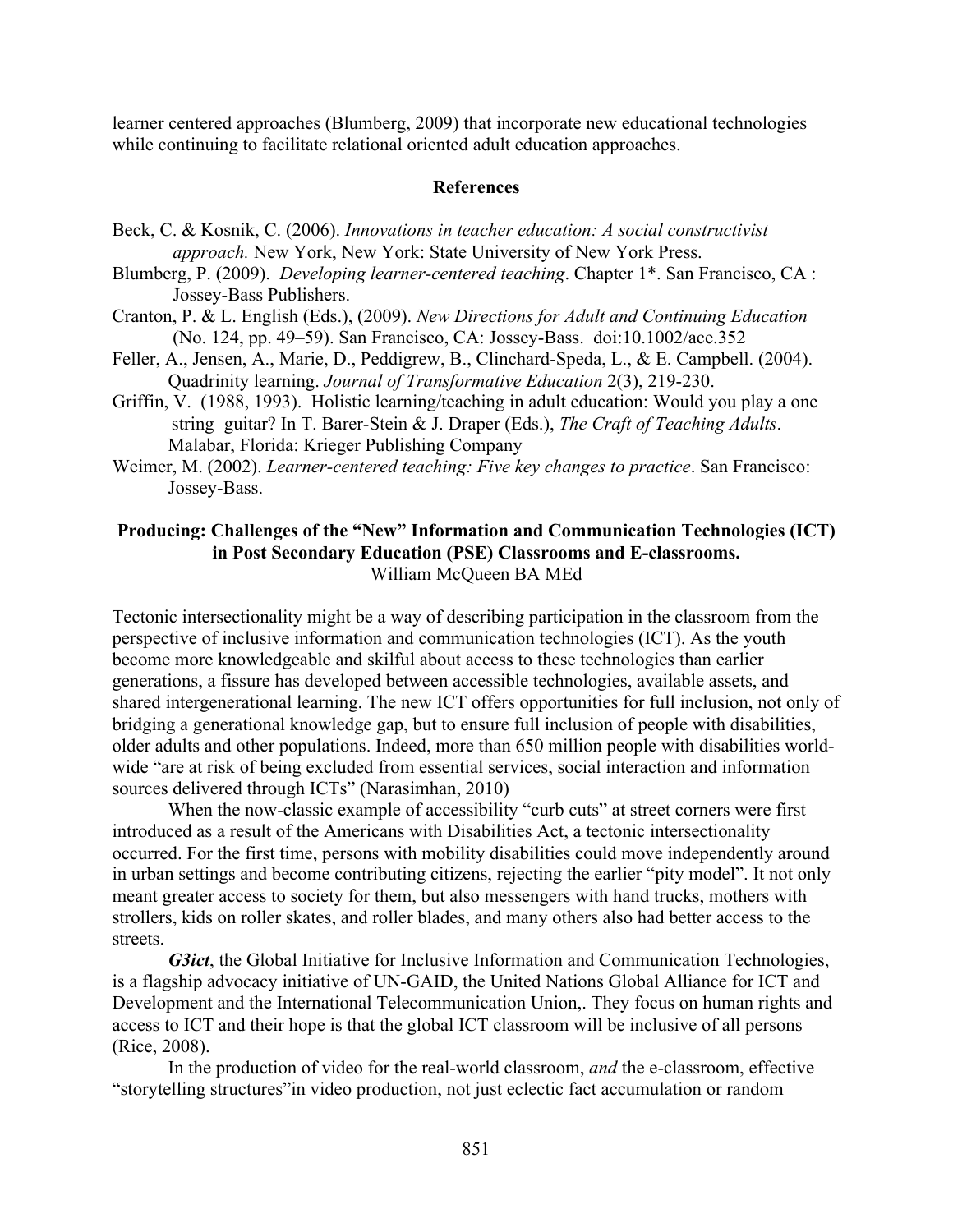footage is essential. While delivery is enhanced by these new ICT assets, they cross uncomfortable boundaries of intergenerational, traditional classroom delivery styles and professional production standards. One example of this learning intersectionality is the use of language captioning with video production. Captioning or subtitling as an inclusive technology, not only includes persons who are deaf or hard of hearing for whom it was designed, but enhances the participation of audiences in classrooms whose languages may vary from A to Z.

As with all new innovation, social change must ensue. Accessible and inclusive intersectionality offers opportunities for full collaboration between learners and their mentors. But the classroom setting must be integrated into a full matrix communication processes for all, with adequate support by technology staff, and adequate ICT assets to bridge a successful transition into useful integration of electronic technologies. Canadian and international examples will be discussed.

But at the heart of the matter of these new technologies, is effective "story structure" in video production, not just eclectic fact accumulation. Information delivery is enhanced by these new ICT assets, and cross uncomfortable boundaries of intergenerational and traditional classroom delivery. One example which has become a fairly profound observation of this tectonic intersectionality is the use of language captioning with video production. Captioning as an inclusive technology, not only includes persons who are deaf or hard of hearing for whom it was designed, but enhances the understanding of audiences in classrooms whose languages may vary from A to Z. As with all new innovation, social change must ensue. Tectonic intersectionality offers opportunities for full collaboration between learners and their mentors. However, the classroom setting must be integrated into a full matrix communication process, with adequate support by technology staff, and adequate ICT assets to bridge a successful transition into useful integration of electronic technologies.

#### **References**

- Narasimhan, N. (Editor)(2010). e-Accessibility policy handbook for persons with disabilities. ITU, G3ict, and the *Centre for Internet and Society*, in cooperation with the *The Hans Foundation*.(http://g3ict.org)
- Rice, D. (Toolkit Editor). (2010). e-Accessibility policy toolkit for persons with disabilities. G3ict/ITU(http://g3ict.org).

# **Advocating: Canadian Cultural Policy Challenges for Adult Educators in a Shifting Media Environment**

#### Rose A. Dyson Ed.D.

Few would dispute the enormous advantages and potential for post secondary learning provided by information and communications technologies (ICTs) both in the class room and beyond. Yet underlying problems which detract from teaching goals and amplify challenges and obstacles for educators persist. Trends in current Canadian cultural policy initiatives demonstrate little evidence of serious attempts to address these problems. The focus remains on response to the dictates of profit driven motives both within old and newly emerging media industries.

Consider the following examples: In January, 2011, the Canadian Radio-Television and Telecommunications Commission (CRTC) announced proposed amendments to loosen restrictions for broadcasting of false and misleading information despite frequent calls for responsible monitoring and regulation of various communications services within its mandate.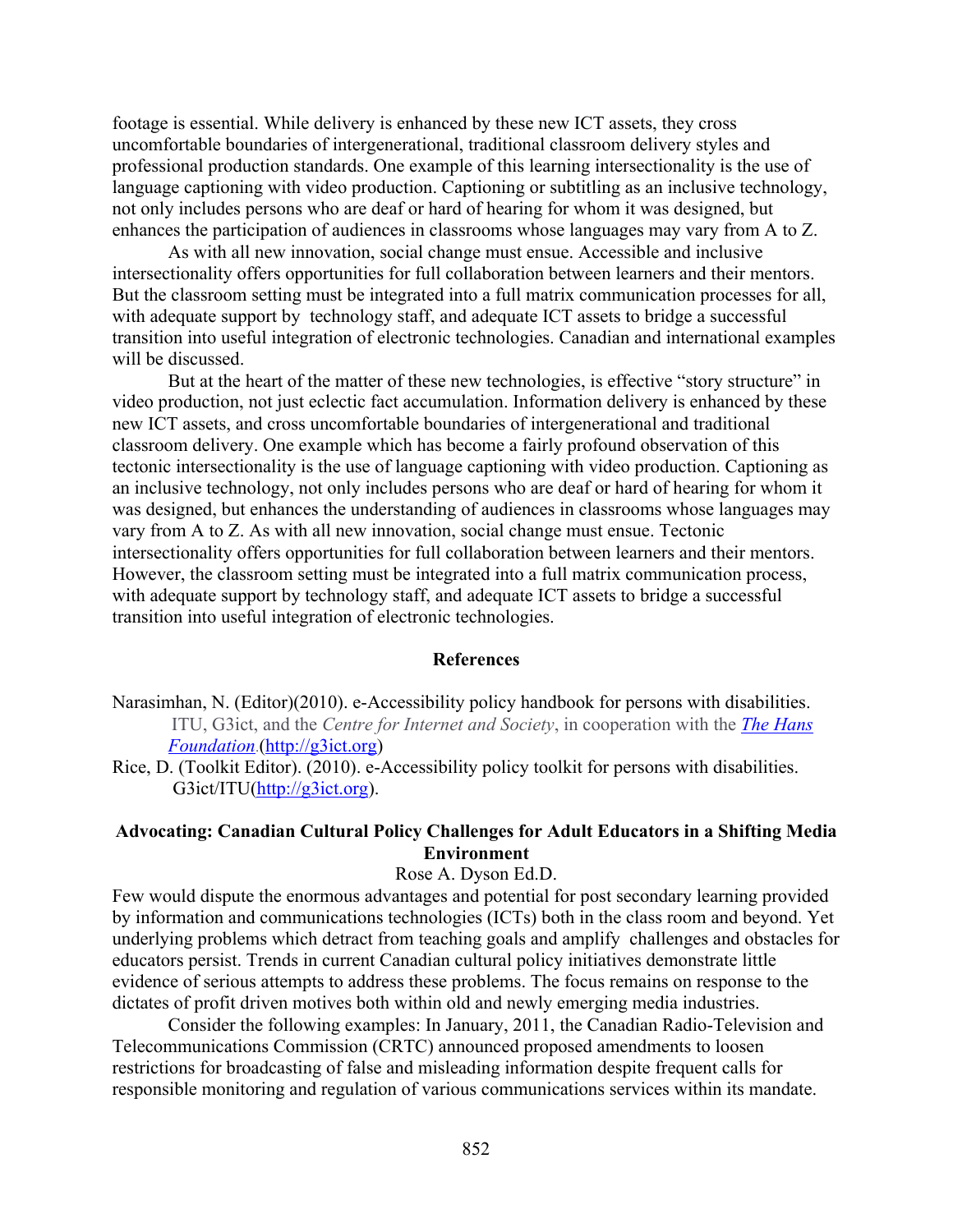In recent decades, in addition to studies conducted on behalf of the Commission, itself, countless research findings have been brought to its attention which demonstrate harmful effects of one kind or another. These include harm from gratuitous violence in entertainment programming content which can lead to bullying and other forms of violence in real life; steady, heavy diets of any kind of screen time which can lead to addiction, attention deficit disorder, physical health problems such as obesity and heart conditions from too little exercise; and cautions from both the American and Canadian Paediatric Societies that no screen time at all is advised for children under the age of two years. More recently, these cautions have been broadened to discourage cell phone use for all children below the age of 12 years and additional cautionary measures are advised for all users due to low level radiation threats to health.

Clearly the list of potential risks ICTs pose is considerable. Yet the concerns repeatedly expressed by teachers, health professionals, peace activists, environmentalists, media scholars and advocates for women's rights about increasing financial and commercial encroachment into the lives of us all, but especially children who are the most vulnerable are ignored. Instead, these concerns are regularly countered by industry supported findings, offering reassurances that all is well. In her book, *Reality is Broken: Why Games Make Us Better and How They Can Change the World,* Jane McGonigal, a former video game designer for Microsoft, argues that endless hours spent playing games online like "The World of Warcraft" - estimated by her to include 6 million hours worldwide since the game was first invented in 2004 - will somehow lead to more responsible stewardship of the environment.

 Unlike other developed countries which have adopted legislation banning advertising to children due to the harm resulting from relentless commercial exploitation, in many cases modeled on that which has been in place in Quebec for over two decades, the rest of Canada fiddles around the edges of serious policy development. Although a Broadcast Code for Advertising to Children has existed since 1974 and is now a condition of licence, it is not clear who monitors this adherence. Experience has shown that the lack of adherence to standards developed by the industry for themselves is the norm. In January, 2007, Bloc Quebecois members introduced a bill to amend the Broadcast Act to ensure that the public could expect greater accountability from broadcasters who violate their own code but it was defeated by both liberal and conservative members. Now, the CRTC has chosen to further distort its mandate. According to Section 3, subsection (d) of the Broadcasting Act, "The Canadian broadcasting system should: (1) serve to safeguard, enrich and strengthen the cultural, political, social and economic fabric of Canada.". In March, 2011, health ministers from across Canada announced a national dialogue in the battle against obesity. For yet another time, there was a call to fix unhealthy lifestyles and cut the amount of time children spend in front of the television or online. Meanwhile, at the local level the Toronto District School Board debated the feasability of up to two hours of advertising a day being introduced into school hallways along with television sets for student "news".

Elsewhere, for those focused on eradicating sexual violence against women in war torn zones such as the Democratic Republic of Congo, on March  $8<sup>th</sup>$ , International Women's Day, Stephanie Nolen pointed out in *The Globe and Mail* , that little will change as long as our insatiable appetite for iPhones, Kindles and iPads fuels the market for coltan, the rare mineral that lies at the root of the vicious war in that country. Indeed, there is an inclination to see all ICTs as carbon neutral in a world of shrinking energy resources. Ignored and overlooked are the minerals extracted for their production, fuel used for their distribution, the amount of electricity all electronic devices require for their use and the growing problem of electronic garbage. In the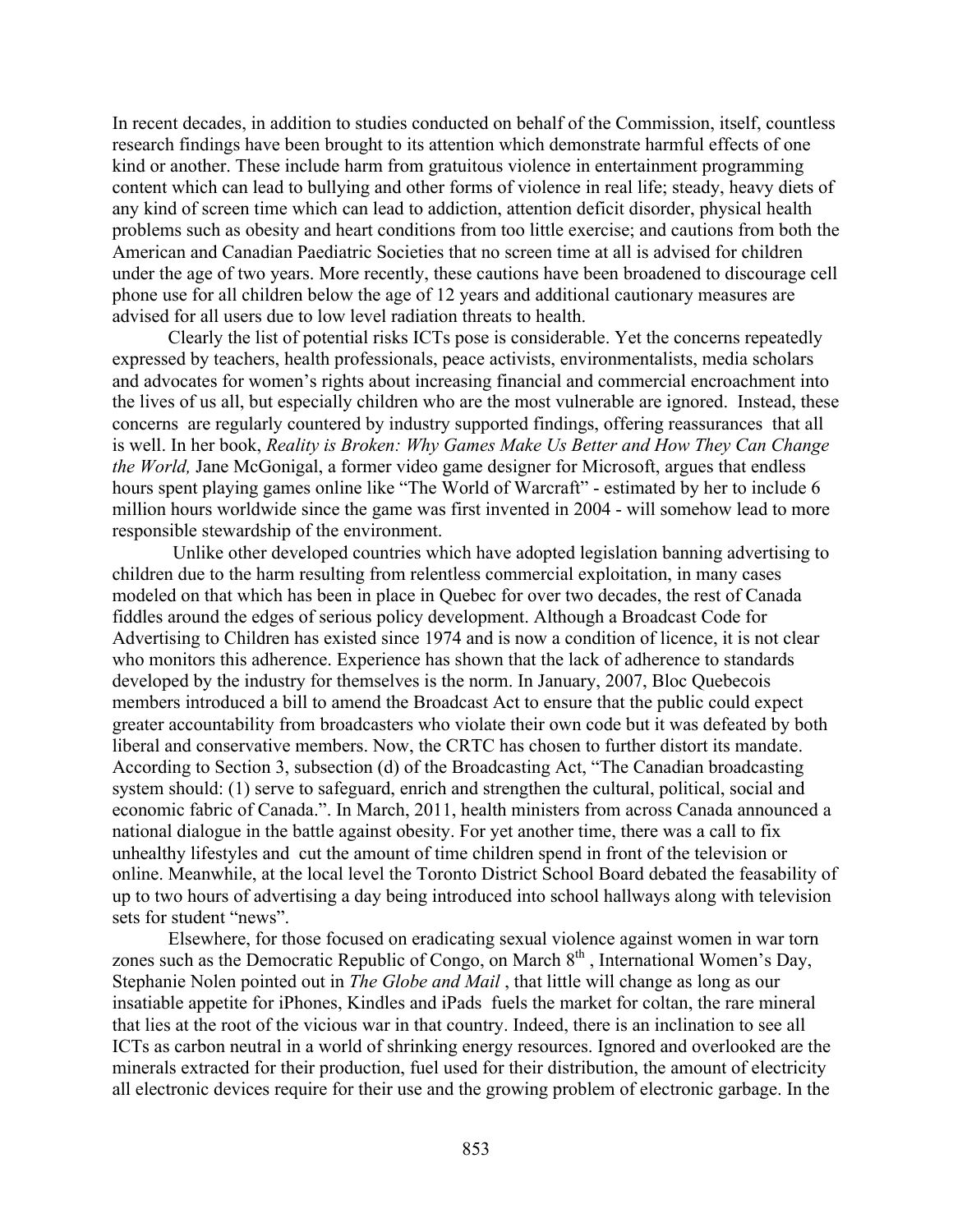U.S. alone, it is estimated that over 80,000 cell phones are discarded daily. The unrelenting speed at which new variations of these technologies target educators and learners alike, as Microsoft, Apple, Google, Facebook and other players fight their turf wars in the digital market will have to change, along with indiscriminate use of ICTs if we are to move away from unfettered consumer driven lifestyles and toward a more sustainable future.

Indications of growing uneasiness with business as usual are beginning to surface according to advertising and marketing reporter, Simon Houpt who profiled creative director, Alex Bogusky on March 5, 2011. Said Houpt, "...he hasn't really left marketing: He just happens to be marketing people and companies and causes that have an eye to something other than the bottom line. (In fact, last month he took an even more concrete step back into that world, signing on as the creative director and chief marketing officer with Al Gore's Alliance for Climate Protection. He says the job now takes up about half of his time.)". What is now needed is more advocacy from educators and health professionals, themselves, to accelerate this tentative shift away from emphasis on economic growth. As ecological economist Peter Victor explains in his book *Managing Without Growth*, the key is for things to slow down by design, NOT disaster.

#### **References**

- Davis, D. (2010) *Disconnect: The TRUTH about Cell Phone RADIATION, What the INDUSTRY Has Done to Hide it, and How to PROTECT Your FAMILY.* Dutton, New York, Toronto.
- Dyson, R.A. (2000) *MIND ABUSE: Media Violence in an Information Age*. Black Rose Books/ Distrs. UT Press.
- Rattle , R. (2010). *Computing Our Way to Paradise? The Role of Internet and Communications Technologies in Sustainable Consumption and Globalization.* Altamira Press, New York, Toronto

## **Embracing: Transformative Education on The Health Impacts of Ionizing Radiation Primarily on Women, the Developing Fetus and Young Girls - Urgent Action Needed** Dorothy Goldin Rosenberg PhD

While many are well informed about nuclear power/weapons issues, they may not be familiar with routine radioactive emissions at each stage of the nuclear fuel chain. Despite ignorance and denial regarding the health impacts of ionizing radiation by nuclear proponents and governments, it is critical that they be understood and acted upon as future generations are at risk. Nuclear issues are related to vested corporate interests and are political thus must be acted on politically. Widespread transformative education about health impacts is imperative as most citizens and policy makers are poorly informed.

Due to the climate change crisis and the heightened awareness of the need to curb greenhouse gases, many in the nuclear industry have been promoting nuclear power as a solution to producing electricity While there is much evidence of safer, more efficient, and less costly means of ensuring sustainable electricity (www.renewableisdoable.com), some governments are determined to refurbish old reactors and build new ones. They do this at the peril of citizens with regard to the radioactive emissions released along the nuclear fuel chain from mining, milling, refining, fuel fabrication, reactor operations and high and low level waste management. Ionizing radiation is a categorization of substances which include Tritium, a known radioactive carcinogen, mutagen and teratogen (crosses the placental barrier to cause harm). An isotope of hydrogen, it combines readily with oxygen to form radioactive water which binds easily with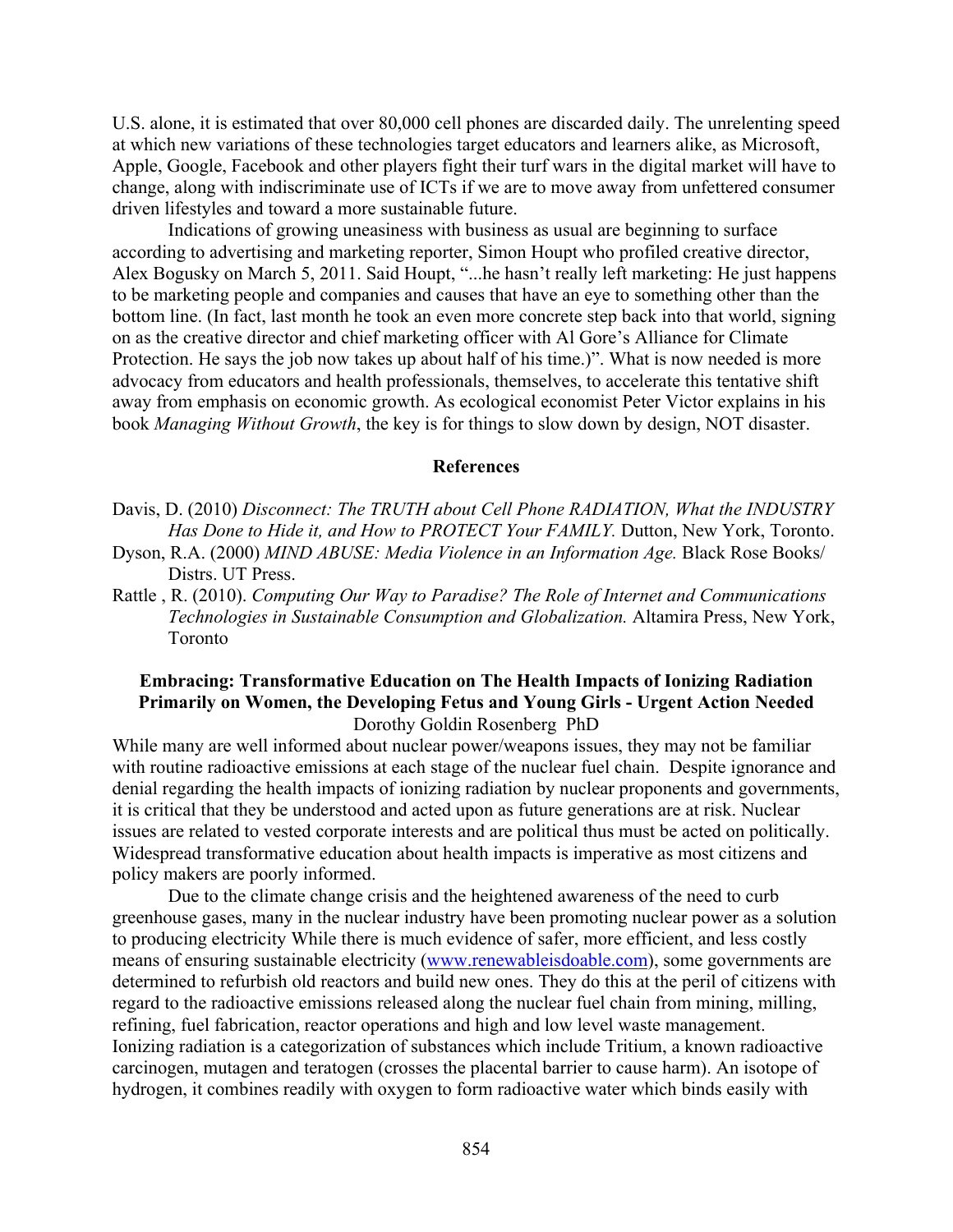organic molecules including DNA. The focus on the health impacts, primarily on women, the developing fetus and young girls is extremely important as Tritium and other radionuclides are routinely discharged into the drinking water of millions of people and animals during normal operations of CANDU nuclear reactors and other facilities.

It is now known that there is no safe level of ionizing radiation and even the smallest dose can cause cancer, birth defects and other health effects (Biological Effects of Ionizing Radiation Vll (BEIR Vll ) National Academy of Sciences (2006). The BEIR Vll report also found that the risk of cancer was greater to women and children, the younger the children, the greater the risk, females being at greater risk. Especially sensitive to the effects of tritium are rapidly growing cells such as fetal tissue and young girls' developing breasts, genetic materials and blood forming organs. Tritium can affect protein precursors that will make up the chromosomal strands in the DNA which can damage the DNA creating a mutational effect. The results of these processes can result in cancers, miscarriages, birth defects, sterility, hypothyroidism, etc., not only in those directly affected but also in their offspring and theirs. A connection to heart disease and stroke, possible genetic damage was also noted. Many of these conditions are increasing and while there are many other influences, ionizing radiation is a proven cause of breast cancer according to the International Agency for Research on Cancer (IARC). For cancer risks to the general public and the chemicals/radiation they are related to see (p 10) **"**The State of the Science by Cancer", the relationship of ionizing radiation to bladder, bone, brain, breast, colon, leukemia, liver, lung, multiple myeloma, nasal and nasopharynx, stomach and thyroid cancers (Clapp, Howe & Jacobs, 2005)

The Ontario Drinking Water Advisory Council (ODWAC) held hearings on tritium in 2008 where many participants stressed the importance of governments in protecting human health and the environment. The ensuing report calling for protective policy changes has yet to be addressed by the Ontario Ministry of the Environment. Since then there have been major campaigns toward preventing the refurbishment of existing reactors and educational programs and hearings on the proposal to build new reactors at the site of the Darlington reactors on Lake Ontario.

What do concerned citizens need to know: How can transformative learning be useful and what information is needed? Education and advocacy are essential at this time as Ontario plans nuclear power expansion in addition to refurbishing older reactors. Similar plans exist in New Brunswick and Quebec. The Alberta and Saskatchewan governments seek to embrace nuclear energy.

Public education is imperative to help motivate citizens and policy makers with available solutions (www.iicph.org, www.ccnr.org, www.ocaa.org, www.davidsuzuki.org, www.rmi.org and many others. Vested corporate interests must be understood and dealt with politically The former CEO of the Canadian Nuclear Association, now a senior official with the Bruce Reactor complex, Murray Elston, was a health minister in a former Ontario government – illustrating 'the revolving door' syndrome, as former politicians, lobby to influence policy behind closed doors and denigrate the research of scientists proving harm (Nussbaum, 2007).

Well researched and already employed solutions have been known for decades. Rather than the billions of dollars going to nuclear expansion, the public, governments and industry must pursue the most stringent conservation, efficiency and renewable power generation, in Ontario support implementation of the *Green Energy and Economy Act*. There should be no bailouts by Federal tax dollars with pressure on MPPs and MPs for sustainable solutions to climate change.